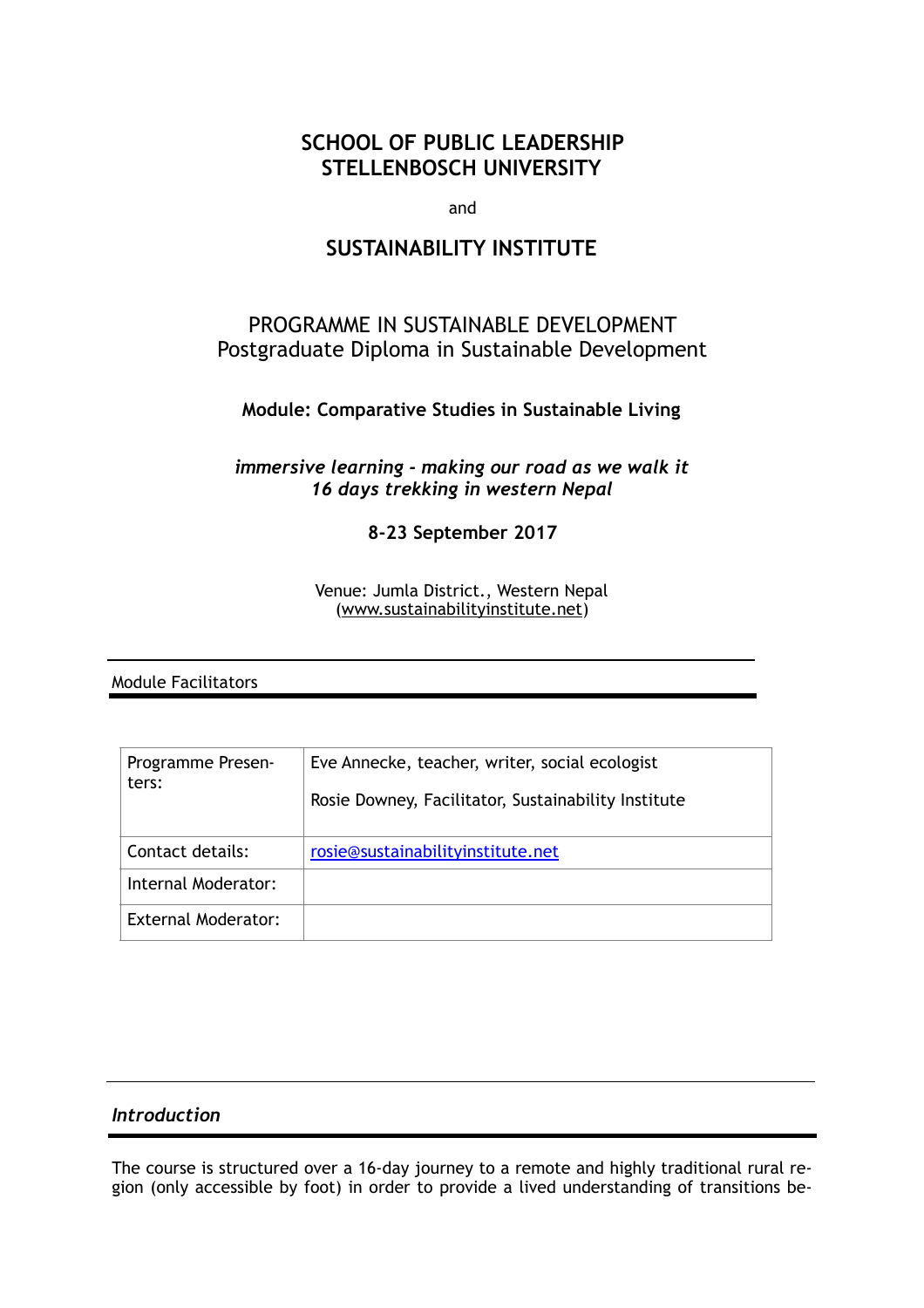tween traditional, localised economies and glimpses into ancient ways of being that are rapidly vanishing.

Over this period participants will engage with various development theories as they transition from urban to remote cultures, in order to understand in practical terms how globalisation and the spread of consumer cultures affects both personal and global ecologies. Emphasis is placed on the comparison of participants' home contexts with the contexts encountered on the journey.

This course is for students and working professionals seeking to explore other ways of knowing and being, gain gritty, practical insights and experience within emerging economies and successful development organisations, and those looking to deepen their understandings of sustainability and wellbeing.

Participation in this module will require a good level of physical fitness and a willingness to spend time in very remote areas traveling on foot. Accommodation will be a mix of very basic local lodging and camping, in areas devoid of any tourist infrastructure.

## *Academic Aims*

Participants will address a core question: 'In exploring solutions to the sustainability challenges we face, what lessons (if any) might my community and I, learn from remote communities and traditional knowledge systems?' In order to allow space for participants' own context and complex stories to inform the lessons gained from this course, emphasis is placed on participants co-creating their personal lines of inquiry. The journey is a collaborative venture, where facilitators play a participant role.

Through the lived experience of different ways of being and living, participants generally acquire an alternative platform from which to critically reflect on their own lives and social patterns within their communities - with particular reference to the (un)sustainability of their own practice, without romanticising the traditional.

A range of philosophies are introduced which serve as a conceptual framework to underpin the learning experience. This conceptual grounding is combined with a lived experience of an ancient socio-ecological system in a state of rapid transition, so as to provoke fresh insights and creativity for solving specific sustainability challenges participants face in their own communities and careers.

# *Learning Outcomes*

On completion, participants will likely be able to explain, in practical terms, some of the benefits, as well as major challenges and drawbacks of globalisation and the spread of consumer capitalism. Included in this will be how the connection of traditional societies to globalised systems influences social norms and values, changes the design of built environments, and shifts the way in which societies perceive their relationship with nature.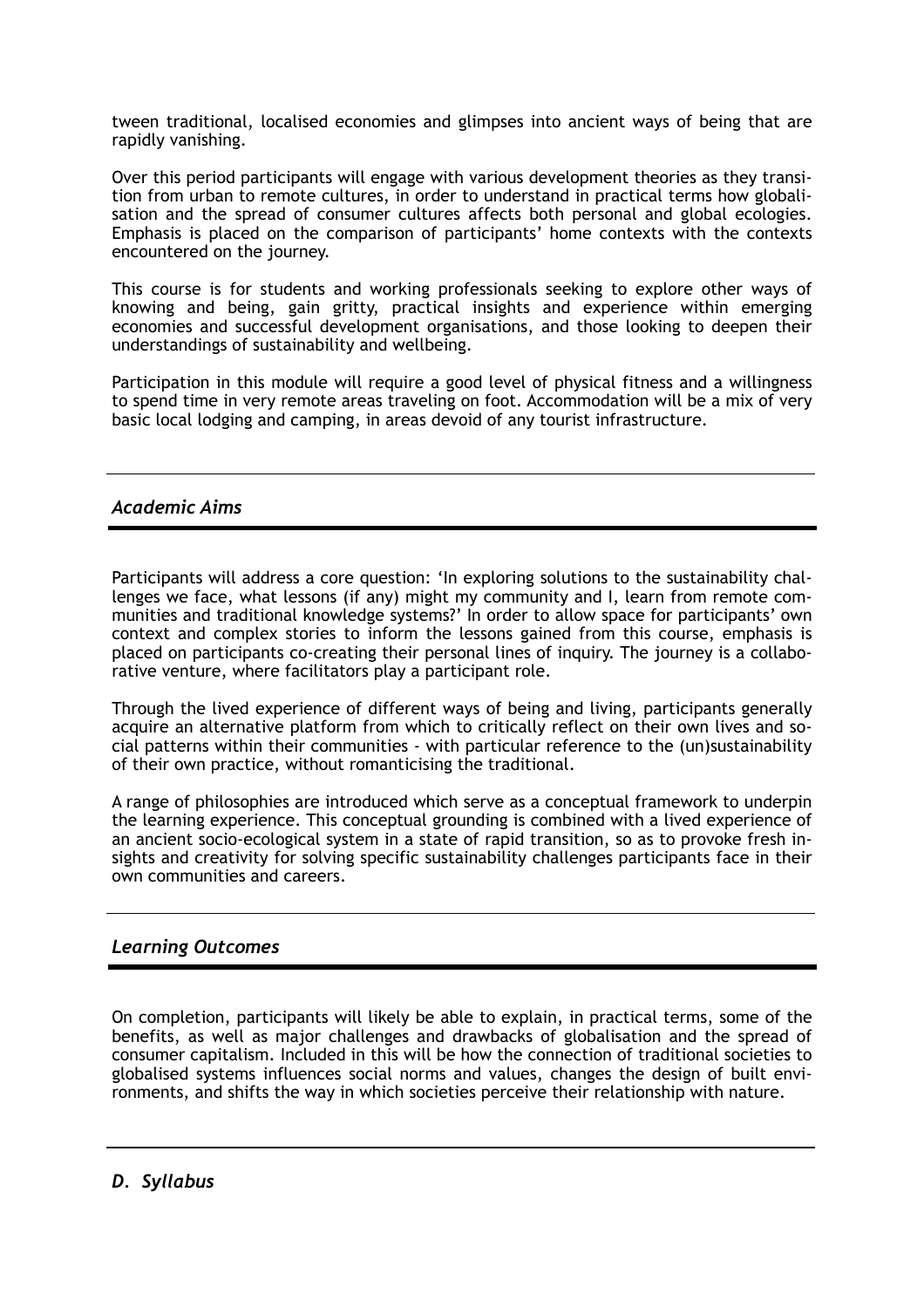The programme is divided into four interrelated parts: collaborative conversation, practical Work, a group Presentation, and written work.

#### *Collaborative conversation*

The required reading for this module will be provided via Google Drive or SUNLearn.

All dialogue is conducted on the assumption that the required readings have been read.

### *Practical Work*

The course context plays a key role in the learning outcomes by providing direct and hands-on experiences which are vastly different from the participants' own.

### *Group Presentation*

Working in groups during time allocated throughout the course, participants will formulate and present a group presentation on the last day of the course.

#### *Written Work*

Written work consists of three components:

- A literature review of a minimum of 8 of the prescribed readings of maximum 3000 words (Part A)
- A personal case study in the form of a learning journal between 3000 and 4000 words (Part B)
- A journal that will contain the footprint calculator that will be conducted during the course plus summaries of readings

#### *Class Test and Class Participation:*

A mark will be allocated for the results of a class test based that will be done during the journey, and overall participation (including engagement and participation in class discussions).

## *Assessment & Assignments*

Assessment will be based on the following:

#### **WRITTEN ASSIGNMENT:**

**Assignment (Part A and B):** this should not be less than 6000 words and strictly no more than 7000. The purpose of the assignment is for the participant to synthesise in a written form new knowledge and experience derived from reading, trail work, practical work, and the group presentation.

**Part A:** 

Conduct a literature review of 3000 words. This will be based on a combination of the prescribed readings and those collected by the participants themselves. The review should suitably illustrate the core message and salient points contained within the readings. It is essential that the assignment is more than just the summary of the readings – these belong in the journals. The assignment must demon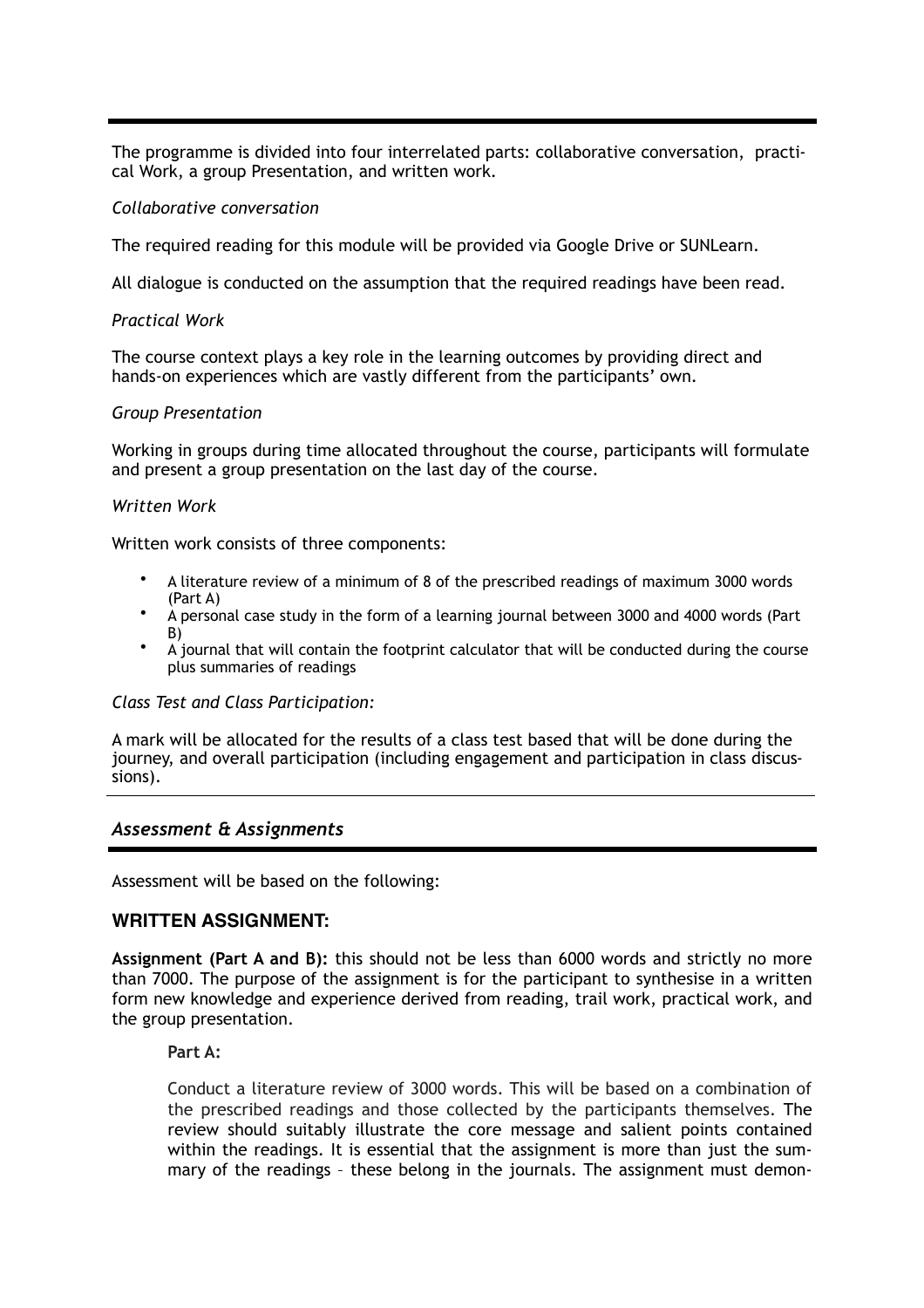strate something specific, and that it is argued clearly and logically. The following criteria will be used to assess each assignment:

- $\geq$  Has a significant body of literature been read and understood?
- $\geq$  Is there a coherent and logical argument?
- $\ge$  Is there an introduction and conclusion that introduces at the start and ties up at the end what the essay is all about?
- $\geq$  Has the writer brought herself/himself into the story?
- $>$  Is the mode of expression acceptable, with special reference to grammar, spelling and syntax?

### **Part B:**

As a personal case study, develop a **learning journal** of between 3000 and 4000 words written over the course of the module.

This should include the following components:

- 1. Daily personal notes, observations and reflections
- 2. Semi-structured notes based from class discussions and activities through the course of the journey
- 3. While the bulk of this should be written, other forms of expression are strongly encouraged including poems, images, drawings and any other means of communicating your experiences that gets a message across best. Try to express feelings about things rather than just describe what happened.
- 4. An overall concluding reflection and observation on this journaling posttrip

Due to the personal nature of journaling, participants have free choice about what to share. Journal pages can also be scanned and submitted as a single PDF via SUNlearn (or email to course coordinator if an executive student).

The Due Date for the assignment is specified in the list of Due Dates for the year handed out at the start of the course.

# **GROUP PRESENTATION: (TBC)**

At the commencement of the course we ask "what question am I hoping to answer whilst on this course?" and, "what is my intention?"

In groups of 2, give a 20 minute presentation that is an in-depth dialogue between your partner and yourself, on how your respective questions were answered throughout the course.

Illustrate this using 2-3 key experiences from the journey that have either answered your question and/or raised further questions. Emphasis should be placed on experiences and connections to themes or the literature that have given you deeper insight into your initial question or personal questions you have been holding since the start of the journey.

## **JOURNAL:**

Section 1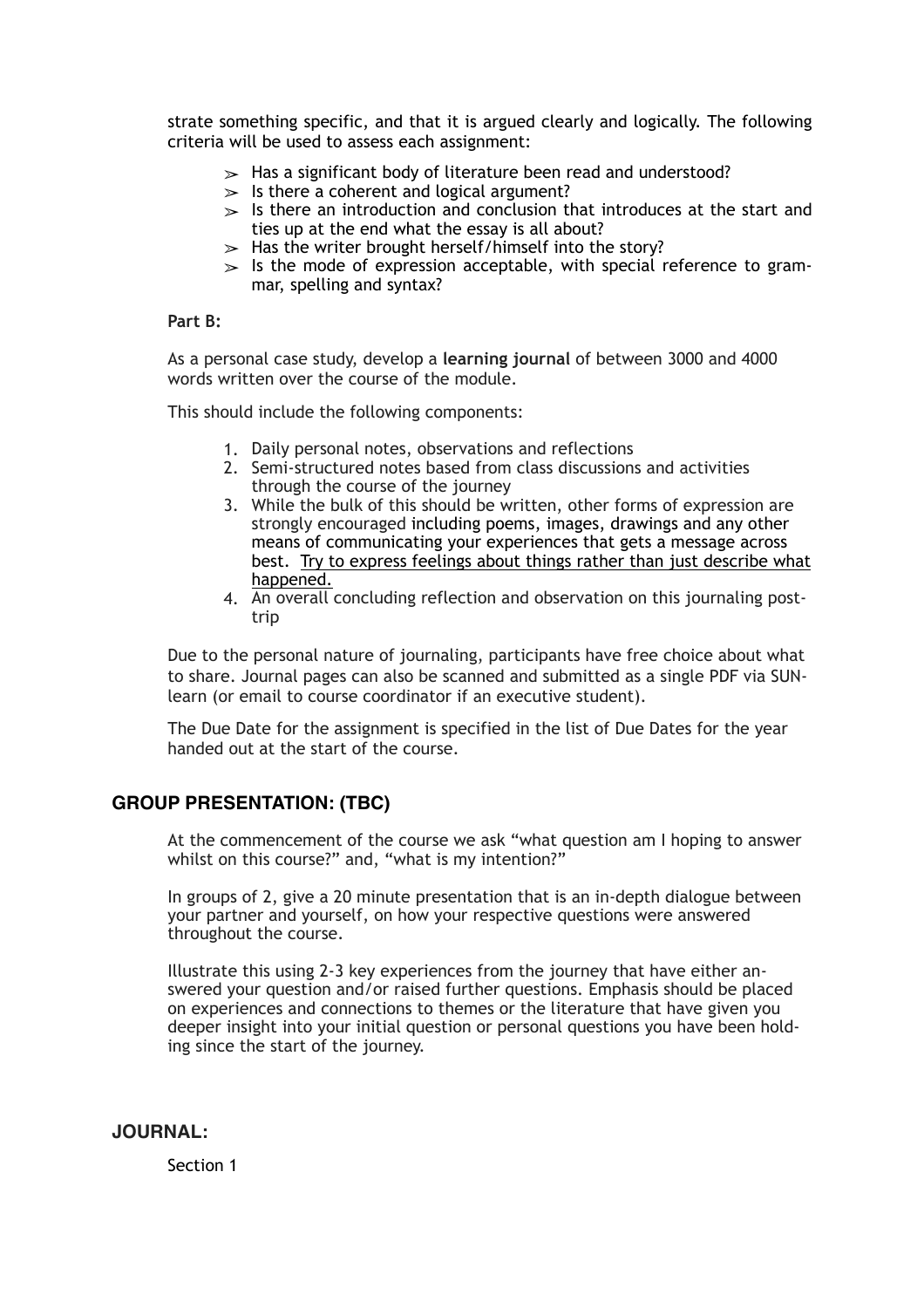Six reading summaries from the course pack of roughly 150 words each. It should capture the essence of the reading, i.e. the core 'storyline' or argument plus a description of the 'evidence' used to substantiate the argument/storyline);

Section 2 TBC

# '**CLASS' TEST & PARTICIPATION:**

Completed on course.

*Mark Allocation:* 

- Individual Assignment Part A (*Literature Review*): 25%;
- Individual Assignment Part B (*Personal Case Study: Learning Journal):* 25%;
- Group Presentation: 25%;
- $\bullet$  'Journal': 15%;
- Participation: 10%.

Note that you need to achieve over 50% for both Part A and Part B. In other words, if you fail Part A, the overall mark for the module will be a fail no matter how high the other marks are.